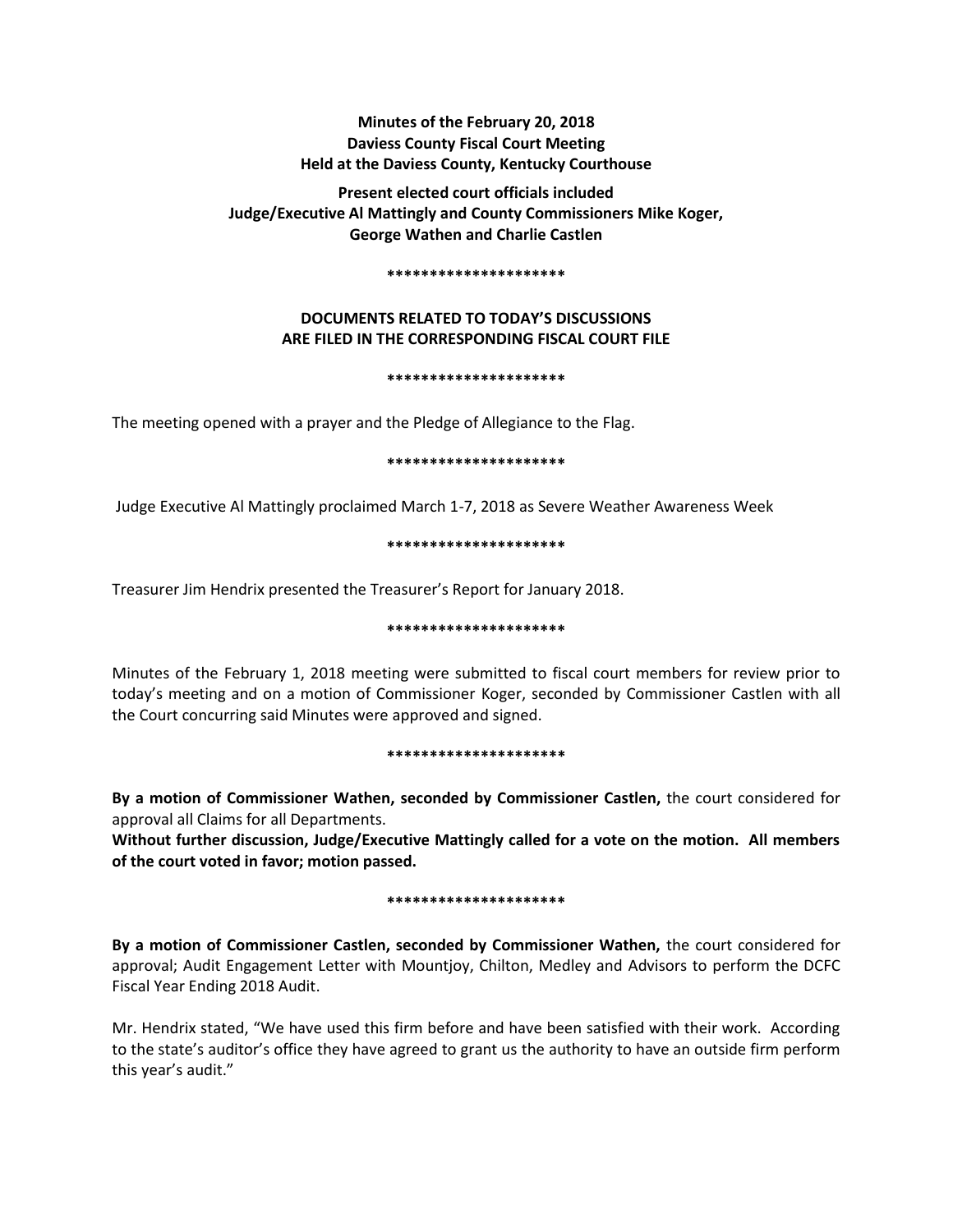**Without further discussion, Judge/Executive Mattingly called for a vote on the motion. All members of the court voted in favor; motion passed.** 

### **\*\*\*\*\*\*\*\*\*\*\*\*\*\*\*\*\*\*\*\*\***

**By a motion of Commissioner Wathen, seconded by Commissioner Koger,** the court considered for approval; Contract with Gardner Engineering for Transfer Station services.

As noted by David Smith, this contract will provide structural engineering services for a new Transfer Station concrete pad. The original pad was constructed around 1983 and half of the pad has failed. He also noted that upon construction to replace this pad, the Transfer Station will not close. If Gardner Engineering determines that both halves need to be reconstructed, the Transfer Station pad will close one side of the pad and when that is complete, they will do the other half; always leaving a half open during normal operating hours.

Commissioner Koger asked if the county will handle this project's construction in-house.

Mr. Brasher stated, "As this project will consume a significant amount of time and with the county's current work load, it would be my recommendation that the work be contracted."

**Without further discussion, Judge/Executive Mattingly called for a vote on the motion. All members of the court voted in favor; motion passed.** 

## **\*\*\*\*\*\*\*\*\*\*\*\*\*\*\*\*\*\*\*\*\***

**By a motion of Commissioner Koger, seconded by Commissioner Castlen,** the court considered for approval; Kentucky 2018 Waste Tire Management Program Grant Agreement.

This state grant provides the public a free and convenient opportunity to dispose of their waste passenger tires. Waste tires may be disposed of at the State Highway Department garage between June 14 & 16. There are no limits to the number of tires that can be disposed of during this event.

**Without further discussion, Judge/Executive Mattingly called for a vote on the motion. All members of the court voted in favor; motion passed.** 

## **\*\*\*\*\*\*\*\*\*\*\*\*\*\*\*\*\*\*\*\*\***

**By a motion of Commissioner Wathen, seconded by Commissioner Castlen,** the court considered for approval; Contract with Vomac Truck for Transfer Station Trailer #172 Floor Repair. **Without further discussion, Judge/Executive Mattingly called for a vote on the motion. All members of the court voted in favor; motion passed.** 

## **\*\*\*\*\*\*\*\*\*\*\*\*\*\*\*\*\*\*\*\*\***

**By a motion of Commissioner Wathen, seconded by Commissioner Koger,** the court considered for approval; Hire Jay Fogle as a temporary Solid Waste HEO, not to exceed 2 months, upon approval by the Kentucky Retirement Systems (KRS).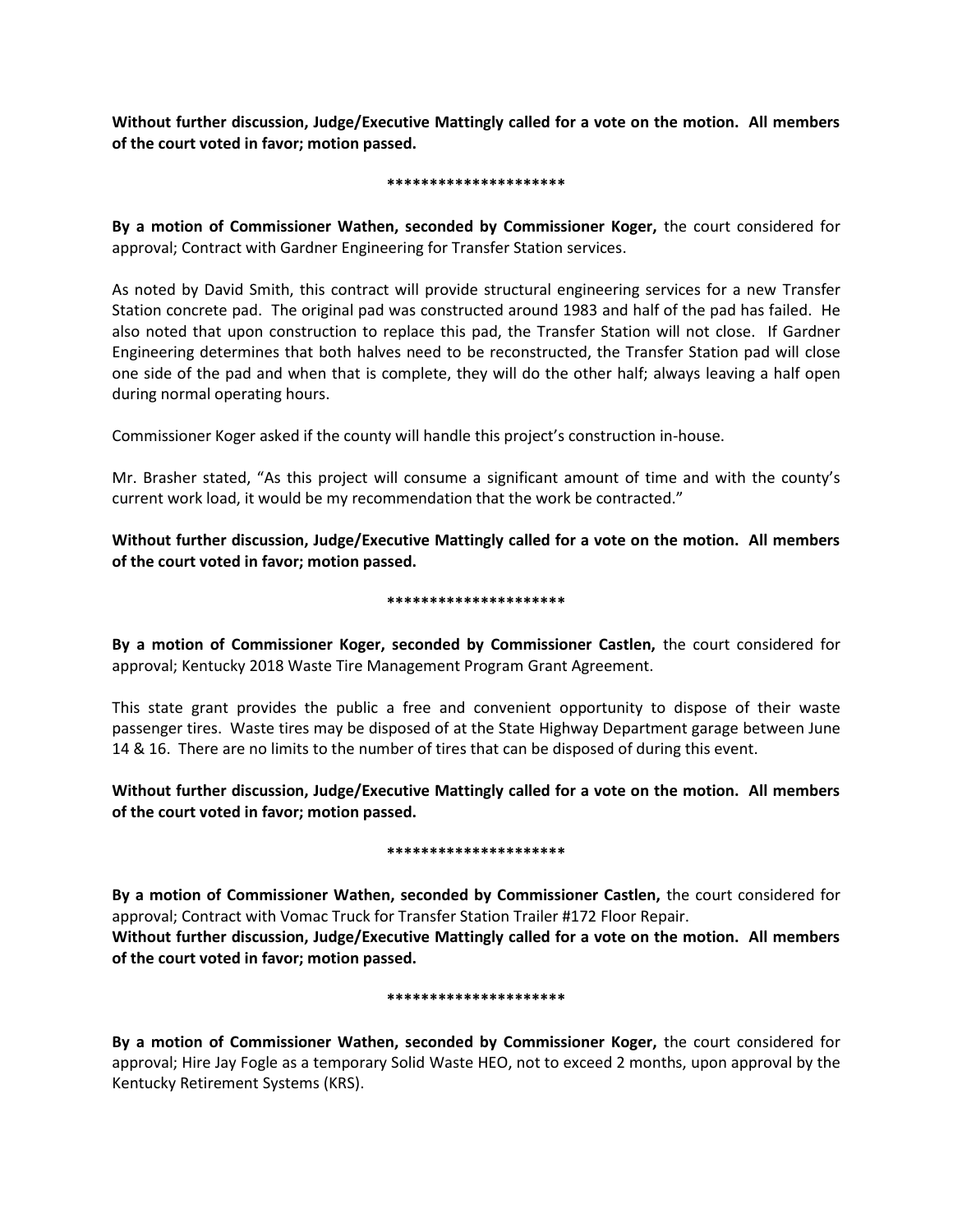Mr. Smith noted, "As you recall, last year, Mr. Fogle retired from the county as a landfill Heavy Equipment Operator (HEO). Currently, the landfill is needing a temporary HEO for assistance during this very busy time at the landfill. Since Mr. Fogle is knowledgeable and capable, the landfill would like him to return for a short stint, not to exceed 2 months."

Judge Mattingly asked if the county is required to pay into a new retirement fund for Mr. Fogle during his temporary employment. Mr. Smith stated, "I don't think so." However, County Attorney Porter thinks that the county may be required to do so because of his prior employment with the county. Mr. Smith explained, "If they (KRS) treat him the same as our seasonal Parks Department employees, who are temporary-seasonal, we will not have to pay."

**Without further discussion, Judge/Executive Mattingly called for a vote on the motion. All members of the court voted in favor; motion passed.** 

## **\*\*\*\*\*\*\*\*\*\*\*\*\*\*\*\*\*\*\*\*\***

**By a motion of Commissioner Castlen, seconded by Commissioner Wathen,** the court considered for approval to Appoint Wally Taylor to the Property Maintenance Appeals Board TERM: 2/25/18 – 2/25/2021.

**Without further discussion, Judge/Executive Mattingly called for a vote on the motion. All members of the court voted in favor; motion passed.** 

### **\*\*\*\*\*\*\*\*\*\*\*\*\*\*\*\*\*\*\*\*\***

**By a motion of Commissioner Castlen, seconded by Commissioner Koger,** the court considered for approval to Appoint Carl Worthington to the Property Maintenance Appeals Board TERM: 2/25/18 – 2/25/2021.

**Without further discussion, Judge/Executive Mattingly called for a vote on the motion. All members of the court voted in favor; motion passed.** 

## **\*\*\*\*\*\*\*\*\*\*\*\*\*\*\*\*\*\*\*\*\***

# **Other business to be brought before the Daviess County Fiscal Court:** None presented

## **Public Comments:**

Representing the Stoney Brook Subdivision Harold A. Wilson of 2362 Georgia Lane stated, "We are very concerned about flooding" and provided the court the following letter signed by 16 subdivision residents. (A copy of that letter is located in the respective court folder.)

"We, the residents of Stoney Brook subdivision, want to draw to your attention concerns about drainage and flooding related to the Stone Crest subdivision. In a previous roadside meeting with county engineer Mark Brasher, county commissioner Mike Koger, Mike McKay & his wife, another resident, and I, the issue of two retention basins was discussed. During this meeting, Mr. Brasher told us there were to be two retention basins built. Since that meeting, we have been told by Mike Martin, engineer in the city hall meeting, that Mr. Brasher signed off on the design having only one reservoir and one wetland. Other information given by Mr. Brasher indicated that the number of cubic feet of water per second that would be dispersed would be less than we have historically experienced with design having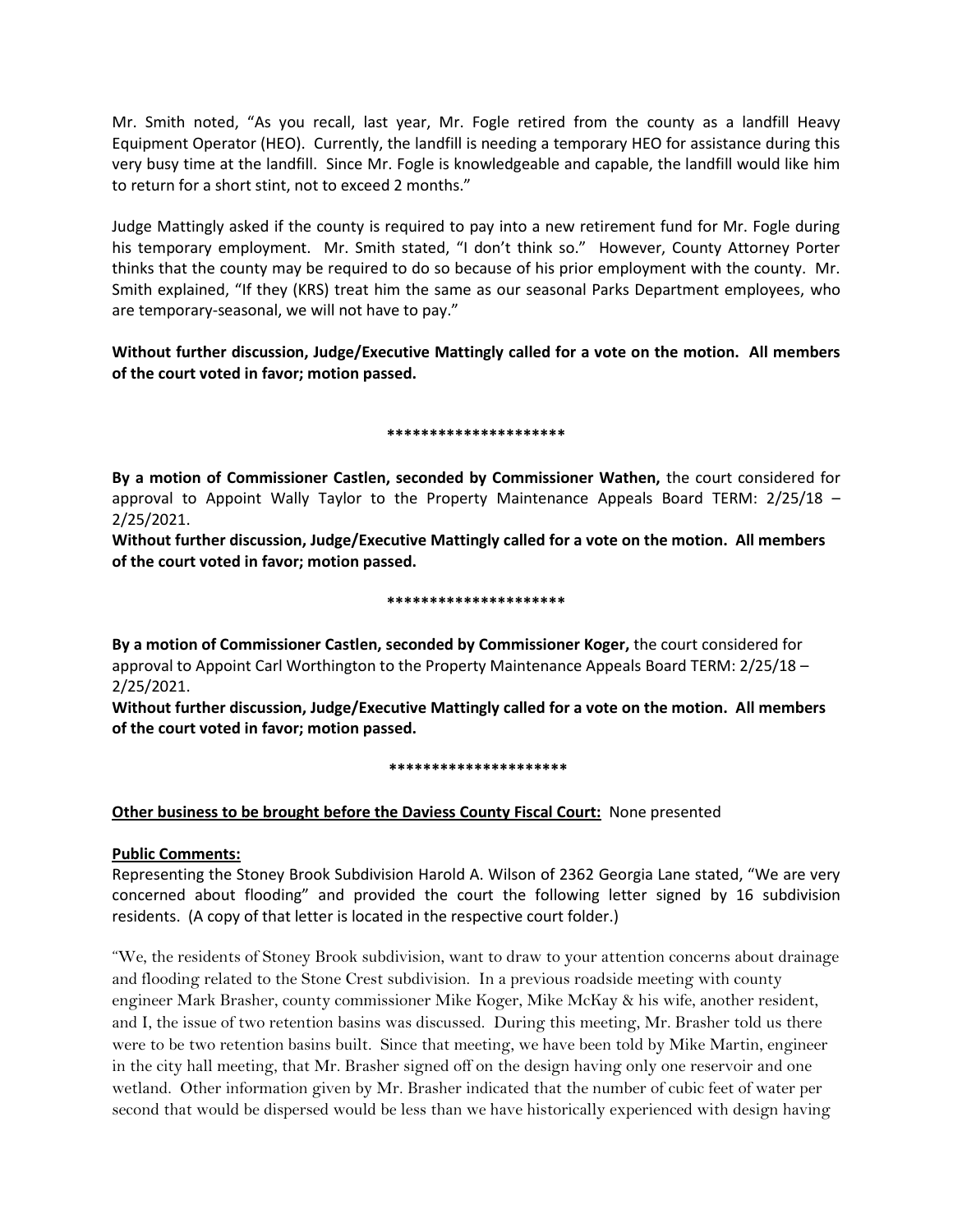two reservoirs. With the current design, planning for one reservoir and one wetland, we would appreciate reassurance that the result will be the same. We were satisfied that the two basins would be taken care of it and all were pleased. However, we now have concerns that only one basin may not take care of the increased possibility of flooding. We were told by one city hall commissioner that we needed to carry flood insurance. We are not in a FP now and need confirmation that after construction of the subdivision, this will remain the case. Our question is, before the county engineer signing off on this design, did he review the water runoff calculations to show that the current design would give equivalent or decreased flow rate into the Stony Brook ditch. (Now only one basin & one wetland). We would like confirmation that the wetland will suffice for the replacement of the second reservoir. What reassurance can be provided to the residents of Stony Brook that flooding and erosion will not increase and will not be remedied if needed? The other concern is about the sediment being deposited downstream where there is already a lot of buildup. The existing reservoir has experienced landslides and erosion and that has been deposited into the bottom of it. The county engineer told us that the county will not help clean out the ditch nor provide any equipment for such. The previous court always helped in these matters. Why has this policy changed? We appreciate this matter being considered now before problems arise after the construction bond is released. - Concerned Citizens"

Judge Mattingly said, "Flooding is always a possibility. It floods now and whatever they are doing up there, that should not make it worse. I agree with you, thanks to RWRA for taking that area into their system as the septic systems were atrocious. This because all of the water on that hill from that watershed flowed through your subdivision, through the septic systems, and into a ditch located on the south east side of the subdivision." He added, "If you are not in a Flood Plain (FP) now, you won't be in one unless there is a change. Although you say it's not, I find it hard to believe that anything they might be doing up there would change that. The US Army Corps of Engineers is reevaluating now, as they do every 10-years. During this, some areas are taken out and others put in."

Mr. Brasher stated, "Resulting from an amended preliminary development plat that went through planning and zoning a few weeks ago, current maps do not show them being in the FP."

Judge Mattingly stated, "However, that does not mean, in the future, that area will not be included on the FP map. Regardless of what construction takes place on that hill, if your area is ever placed in the FP, the actions of that construction will not be the cause."

Mr. Brasher stated, "If that happens, it will be as a result of more accurate elevations and advanced models as well as historical data."

Judge Mattingly stated, "All of the information submitted to OMPC and reviewed by the county engineer was provided to them by their engineer (referencing the construction being considered "up the hill"). I am confident in telling you that the county engineer reviewed that information for accuracy."

Regarding the issue of one versus two retention basins, Mr. Brasher said he is not aware of that issue on the original plat, but is certainly willing to contact that engineer to see if they had some preliminary stuff that was out there.

Judge Mattingly addressed the comment in the above letter that states, "The county engineer told us that the county will not help clean out the ditch nor provide any equipment for such. The previous court always helped in these matters. Why has this policy changed?" He stated, "In the city, they clean